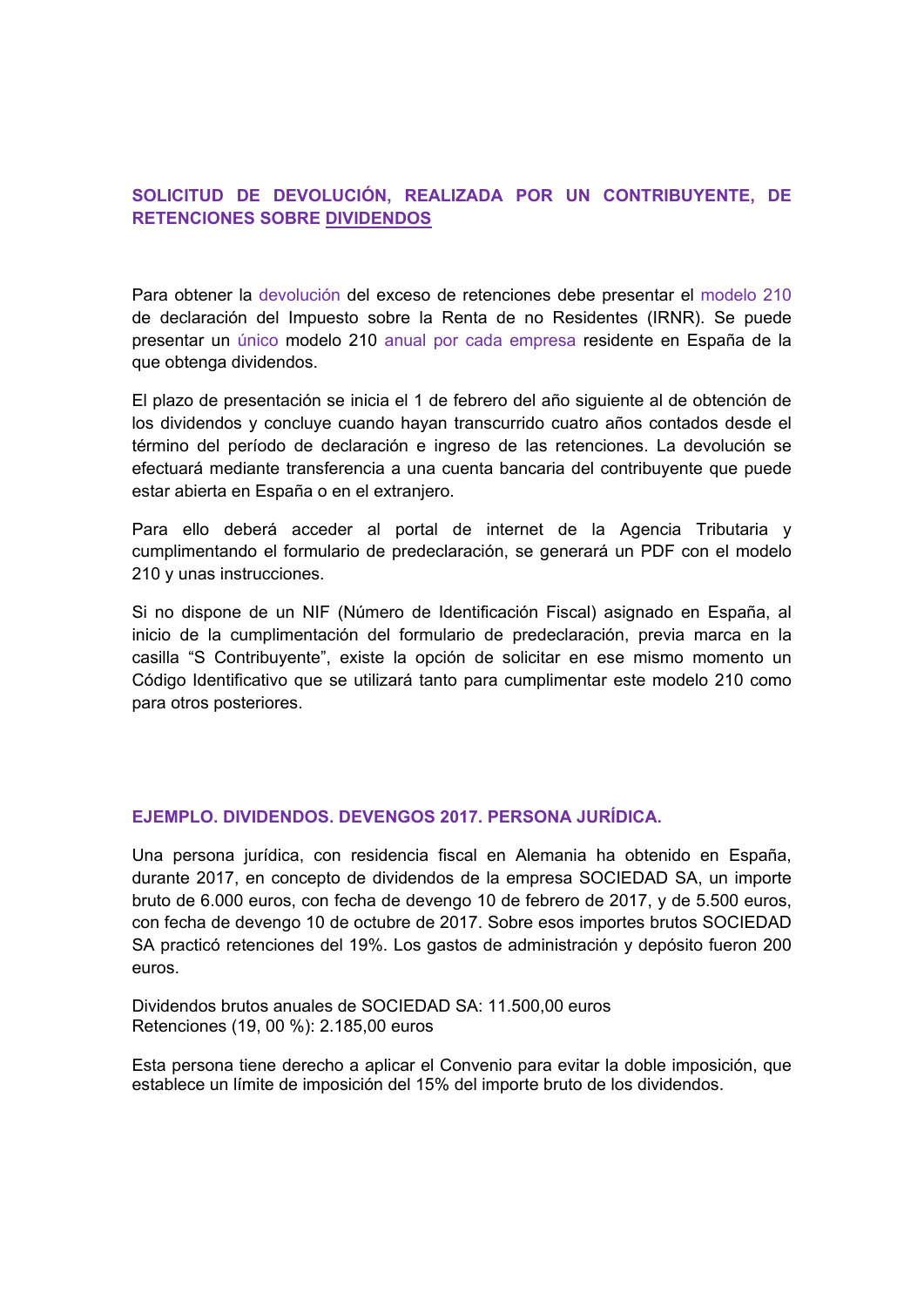#### **Devengo**

Agrupación: X Período: 0A Anual Ejercicio de devengo: 2017

**Determinación de la base imponible**  210 R Rendimientos

Rendimientos íntegros: 11.500,00 euros Gastos deducibles: 200,00 euros<sup>1</sup> Base imponible: 11.500,00 – 200,00 = 11.300,00 euros

#### **Liquidación**

Tipo de gravamen Ley IRNR en 2011: 19,00% Cuota íntegra (19,00 % de 11.300,00): 2.147,00 euros Cuota Ley IRNR: 2.147,00 euros

Porcentaje de Convenio: 15,00 % Límite de imposición por Convenio (15,00 % de 11.500,00): 1.725,00 euros Reducción por Convenio (2.147,00 – 1.725,00): 422,00 euros

Cuota íntegra reducida (2.147,00 – 422,00): 1.725,00 euros Retenciones: 2.185,00 euros Resultado de la autoliquidación a devolver (1.725,00 – 2.185,00): -460,00 euros

<sup>1</sup> <sup>1</sup> Cuando se trate de contribuyentes residentes en otro Estado miembro de la **Unión Europea** y, para devengos desde el 1 de enero de 2015, en un Estado del **Espacio Económico Europeo** en el que exista un efectivo intercambio de información (supone añadir: Islandia y Noruega), para la determinación de la base imponible se podrán deducir, en caso de contribuyentes personas jurídicas, los **gastos** previstos en la Ley del Impuesto sobre Sociedades, siempre que el contribuyente acredite que están relacionados directamente con los rendimientos obtenidos en España y que tienen un vínculo económico directo e indisociable con la actividad realizada en España.

Cuando se trate de contribuyentes residentes en cualquier otro país la base imponible será el importe íntegro de los rendimientos, sin deducción de gastos.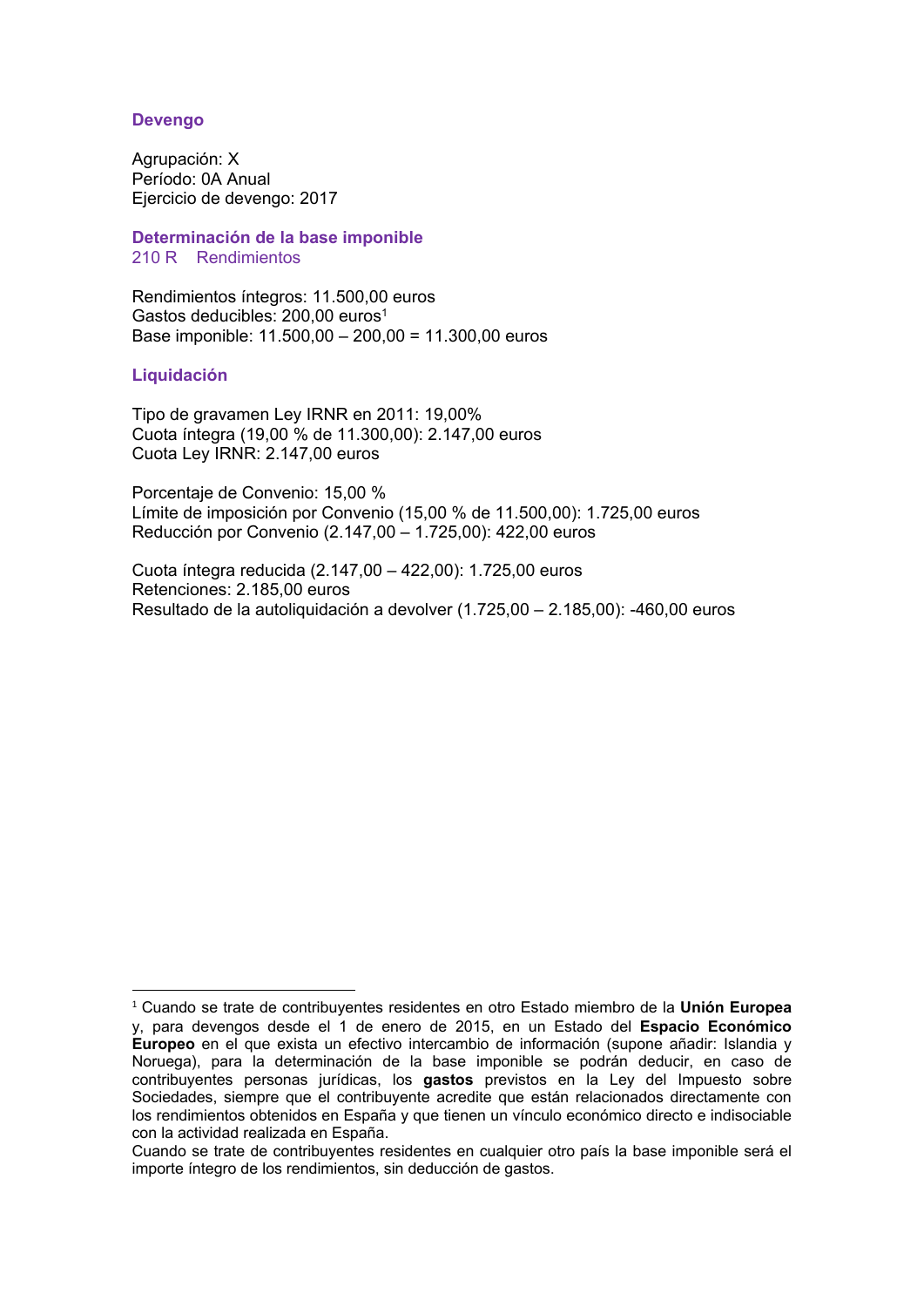| Form 210. | Non-residents income tax. Non-residents who are not permanently established. |
|-----------|------------------------------------------------------------------------------|
|           |                                                                              |

#### Error in the following fields:

Check that the tax return has correctly marked <u>"Renuncia a la devolución, a favor del Tesoro Público"</u><br>Please correct it

- 
- In The shaded codes match the boxes on the official form.<br>In The asterisk \* means that this piece of information must be completed.

|                                                                                                                                                   |                       |                                            | Optional: Import file data                     | Examinar     | New Form   Optional: Save file |                            |          |
|---------------------------------------------------------------------------------------------------------------------------------------------------|-----------------------|--------------------------------------------|------------------------------------------------|--------------|--------------------------------|----------------------------|----------|
|                                                                                                                                                   |                       |                                            |                                                |              |                                |                            |          |
| Person performing the self-assessment                                                                                                             |                       |                                            |                                                |              |                                |                            |          |
| NIF . 2                                                                                                                                           |                       |                                            |                                                |              |                                |                            |          |
| N9052197B   If you are filing as a laxpayer and you do not have an NIF tax code, click Taxpayer[S] and click here to get your identification code |                       |                                            |                                                |              |                                |                            |          |
| Surname(s) and first name or company name: *                                                                                                      |                       |                                            |                                                |              |                                |                            |          |
| COMPANY                                                                                                                                           |                       |                                            |                                                |              |                                |                            |          |
| In your capacity as *                                                                                                                             |                       |                                            |                                                |              |                                |                            |          |
|                                                                                                                                                   |                       |                                            |                                                |              |                                |                            |          |
| SV Taxpayer                                                                                                                                       |                       | R Taxpayer's representative                |                                                |              |                                |                            |          |
| Jointly responsible                                                                                                                               |                       |                                            |                                                |              |                                |                            |          |
| $P \Box$ Payer                                                                                                                                    | <b>D</b> Trustee      |                                            | G Manager                                      |              |                                |                            |          |
| T Withholder (for self-assessment with refund request only.)                                                                                      |                       |                                            |                                                |              |                                |                            |          |
| Accrual                                                                                                                                           |                       |                                            |                                                |              |                                |                            |          |
| Period * 2<br>Grouping                                                                                                                            |                       | Accrual year *                             |                                                | Accrual date |                                |                            |          |
| ✓<br>0A - Annual                                                                                                                                  | $\vee$                | 2017                                       |                                                |              | UDIMAYYYYY                     |                            |          |
|                                                                                                                                                   |                       |                                            |                                                |              |                                |                            |          |
| <b>Income obtained</b>                                                                                                                            |                       |                                            |                                                |              |                                |                            |          |
| [02] Income type * 04 Dividends and other income from shareholding of organisations' own funds                                                    |                       |                                            |                                                |              |                                |                            |          |
| [03] Currency keys 954 Euro                                                                                                                       | $\checkmark$          |                                            |                                                |              |                                |                            |          |
| Taxpayer                                                                                                                                          |                       |                                            |                                                |              |                                |                            |          |
| NIF                                                                                                                                               | FU <b>R</b>           |                                            | Surname(s) and first name or company name.     |              |                                |                            |          |
| N9052197B                                                                                                                                         | $J_V$                 |                                            | COMPANY                                        |              |                                |                            |          |
| NIF in the country of residence                                                                                                                   | Date of birth         |                                            | Place of birth: City                           | Country Code |                                |                            |          |
|                                                                                                                                                   | (DDMMYYYYY)           |                                            |                                                |              |                                | $\overline{\mathbf{v}}$    |          |
| [01] Tax residence: Country Code *                                                                                                                |                       |                                            |                                                |              |                                |                            |          |
| DE ALEMANIA                                                                                                                                       |                       |                                            |                                                |              |                                |                            |          |
| Address in country of residence                                                                                                                   |                       |                                            |                                                |              |                                |                            |          |
| Residence                                                                                                                                         |                       |                                            | Additional residence information               |              |                                |                            |          |
| <b>BUNDERSTRASSE 13</b><br>Town/City                                                                                                              |                       |                                            | E-mail                                         |              |                                |                            |          |
| BERLIN                                                                                                                                            |                       |                                            |                                                |              |                                |                            |          |
| Post Code (ZIP)                                                                                                                                   | Province/Region/State |                                            |                                                | Country Code |                                |                            |          |
| 9999999                                                                                                                                           | BERLIN                |                                            |                                                | DE ALEMANIA  |                                | $\overline{\mathsf{v}}$    |          |
| Land line tel.                                                                                                                                    | Mobile tel            |                                            | Fax no.                                        |              |                                |                            |          |
|                                                                                                                                                   |                       |                                            |                                                |              |                                |                            |          |
| Taxpayer's representative or, where applicable, residence in Spanish territory for the purpose of notifications                                   |                       |                                            |                                                |              |                                |                            |          |
| NIF                                                                                                                                               | FU <b>E</b>           | Surname(s) and first name or company name. |                                                |              |                                | Representative:            |          |
|                                                                                                                                                   | $\checkmark$          |                                            |                                                |              |                                | Legal O Voluntary O Delete |          |
| Type of street                                                                                                                                    | Street name           |                                            |                                                |              | Type of number                 | No. House                  | Qual no. |
| $\checkmark$                                                                                                                                      |                       |                                            |                                                |              | $\checkmark$                   |                            |          |
| <b>Block</b>                                                                                                                                      | Doorway               |                                            | Stairway                                       | Floor        |                                | Door                       |          |
|                                                                                                                                                   |                       |                                            |                                                |              |                                |                            |          |
| Additional data on residence <b>El</b>                                                                                                            |                       |                                            | Town/City (if different from the Municipality) |              |                                |                            |          |
|                                                                                                                                                   |                       |                                            |                                                |              |                                |                            |          |
| Post Code                                                                                                                                         | Province              |                                            |                                                |              | Municipality name              |                            |          |
|                                                                                                                                                   |                       | $\checkmark$                               |                                                | $\checkmark$ |                                |                            |          |
| Municipality code                                                                                                                                 | Land line tel.        |                                            | Mobile tel.                                    | Fax no       |                                |                            |          |
|                                                                                                                                                   |                       |                                            |                                                |              |                                |                            |          |
| Payer/Withholder/Issuer/Property purchaser                                                                                                        |                       |                                            |                                                |              |                                |                            |          |
| NIF                                                                                                                                               | F/J <b>D</b>          |                                            | Surname(s) and first name or company name:     |              |                                |                            |          |
| A999999                                                                                                                                           | $J \vee$              |                                            | SOCIEDAD SA                                    |              |                                |                            |          |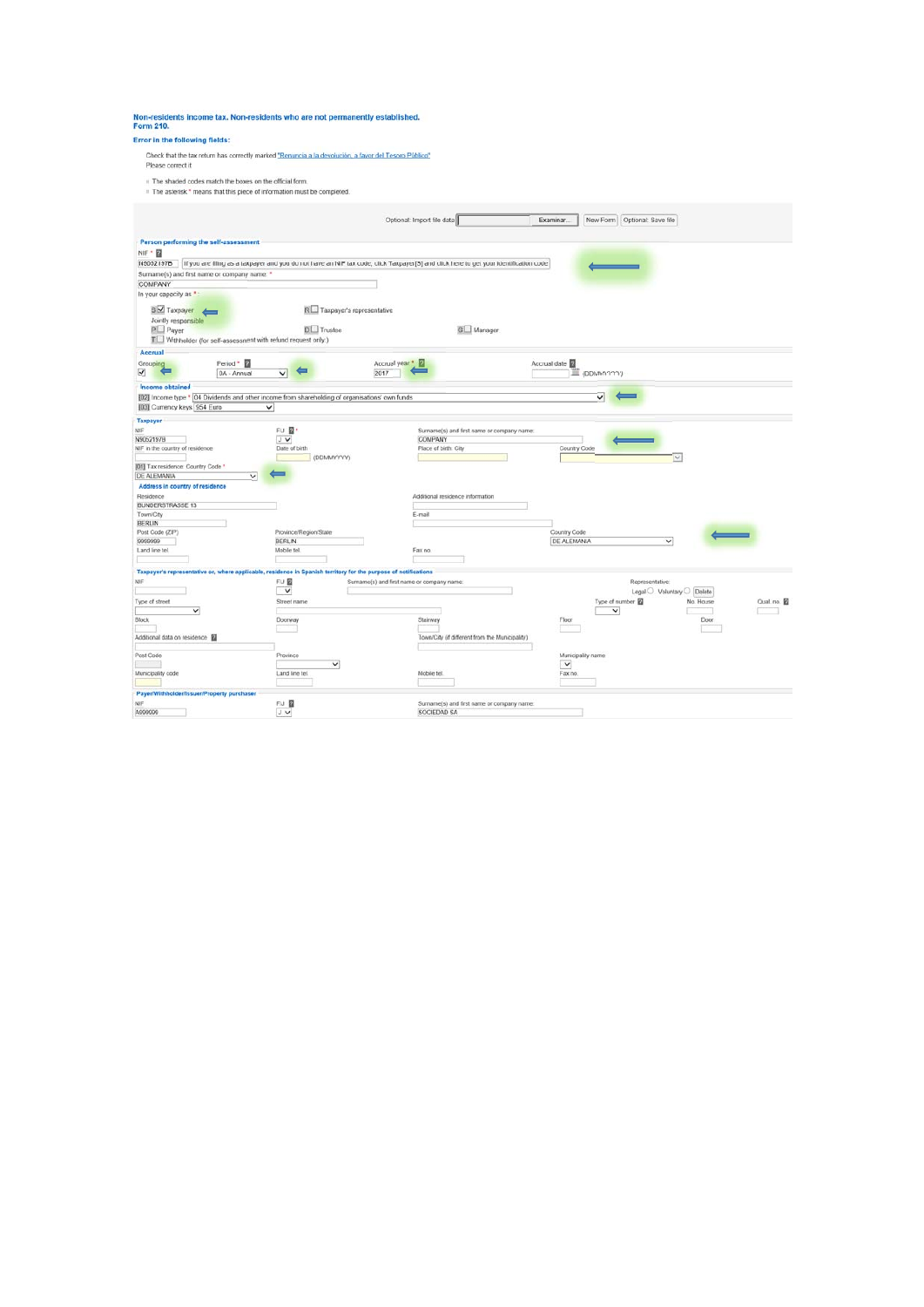| Determination of the taxable base amount                                                                                                                                                                                                                                                                                                                                                                                                                                                                                                                      |                   |                           |
|---------------------------------------------------------------------------------------------------------------------------------------------------------------------------------------------------------------------------------------------------------------------------------------------------------------------------------------------------------------------------------------------------------------------------------------------------------------------------------------------------------------------------------------------------------------|-------------------|---------------------------|
| 210 R Income                                                                                                                                                                                                                                                                                                                                                                                                                                                                                                                                                  |                   |                           |
| Full income                                                                                                                                                                                                                                                                                                                                                                                                                                                                                                                                                   | (05) 11,500<br>00 |                           |
| Exemption applied to dividends (annual limit of 1,500 Euros)                                                                                                                                                                                                                                                                                                                                                                                                                                                                                                  | 00<br>[06]        |                           |
| Deductible expenses                                                                                                                                                                                                                                                                                                                                                                                                                                                                                                                                           | [07]200<br>00     |                           |
| Taxable base ([5]-[6]-[7])                                                                                                                                                                                                                                                                                                                                                                                                                                                                                                                                    | (08) 11.300<br>00 |                           |
| Settlement                                                                                                                                                                                                                                                                                                                                                                                                                                                                                                                                                    |                   |                           |
|                                                                                                                                                                                                                                                                                                                                                                                                                                                                                                                                                               |                   |                           |
| Exemptions:                                                                                                                                                                                                                                                                                                                                                                                                                                                                                                                                                   |                   |                           |
| Law IRNR, except dividends (annual limit of 1,500 Euros) [19]                                                                                                                                                                                                                                                                                                                                                                                                                                                                                                 | Agreement [20]    |                           |
| Tax rate Law IRNR (%)                                                                                                                                                                                                                                                                                                                                                                                                                                                                                                                                         |                   | 00<br>[21]19              |
| Full amount due                                                                                                                                                                                                                                                                                                                                                                                                                                                                                                                                               |                   | [22]2.147<br>00           |
| Deduction for donations                                                                                                                                                                                                                                                                                                                                                                                                                                                                                                                                       |                   | 1231<br>00                |
| Amount due Law IRNR [22]-[23]                                                                                                                                                                                                                                                                                                                                                                                                                                                                                                                                 |                   | $[24]$ $2.147$<br>00      |
| Only countries with agreement                                                                                                                                                                                                                                                                                                                                                                                                                                                                                                                                 |                   |                           |
|                                                                                                                                                                                                                                                                                                                                                                                                                                                                                                                                                               |                   |                           |
| Agreement percentage (%)                                                                                                                                                                                                                                                                                                                                                                                                                                                                                                                                      |                   | [25]15<br>.00             |
| Agreement Limit                                                                                                                                                                                                                                                                                                                                                                                                                                                                                                                                               |                   | $[26]$ 1.725<br>.00       |
| Reduction due to Agreement [24]-[26]                                                                                                                                                                                                                                                                                                                                                                                                                                                                                                                          |                   | 00<br>[27]422             |
| Reduced amount due [24]-[27]                                                                                                                                                                                                                                                                                                                                                                                                                                                                                                                                  |                   | 00<br>[28] 1.725          |
| Withholdings/payments on account                                                                                                                                                                                                                                                                                                                                                                                                                                                                                                                              |                   | [29] 2.185<br>00          |
| Previous Deposit/Refund. Only in the case of supplementary self-assessment.                                                                                                                                                                                                                                                                                                                                                                                                                                                                                   |                   | [30]                      |
| Result of the self-assessment [28]-[29]±[30] *                                                                                                                                                                                                                                                                                                                                                                                                                                                                                                                |                   | $[31] - 460$              |
| <b>Supplementary self-assessment</b>                                                                                                                                                                                                                                                                                                                                                                                                                                                                                                                          |                   |                           |
| Receipt number from previous self-assessment:                                                                                                                                                                                                                                                                                                                                                                                                                                                                                                                 |                   |                           |
| Choose the type of tax return<br><b>Positive Result</b><br>$\bigcirc$ To deposit $\bigcirc$ Deposit through a financial organisation based abroad<br>Zero tax payable<br>Zero tax payable<br>Negative result.<br>Request for refund. In Spain<br>Refund by transfer through the financial organisation based abroad<br>Waiving the refund, in favour of the Public Treasury<br>. Waiving the refund, in favour of the Public Treasury                                                                                                                         |                   |                           |
| Waiving the refund, in favour of the Public Treasury                                                                                                                                                                                                                                                                                                                                                                                                                                                                                                          |                   |                           |
| Waiving the refund, in favour of the Public Treasury 460                                                                                                                                                                                                                                                                                                                                                                                                                                                                                                      |                   |                           |
|                                                                                                                                                                                                                                                                                                                                                                                                                                                                                                                                                               |                   |                           |
| Notices for the submission of form 210 created through this form.<br>In order to effectively submit this self-assessment, you must complete the following steps:<br>1. Validate and generate PDF. You can save the document on your computer in PDF format.<br>2. Print document.<br>3. Write the NIF [Tax ID Number] on the Deposit or Refund Document and sign it manually.<br>4. 4. Follow the procedure described in the instructions included in the PDF based on the type of result of the tax return and, where applicable, the chosen payment option. |                   |                           |
|                                                                                                                                                                                                                                                                                                                                                                                                                                                                                                                                                               |                   |                           |
|                                                                                                                                                                                                                                                                                                                                                                                                                                                                                                                                                               |                   | Validate and generate PDF |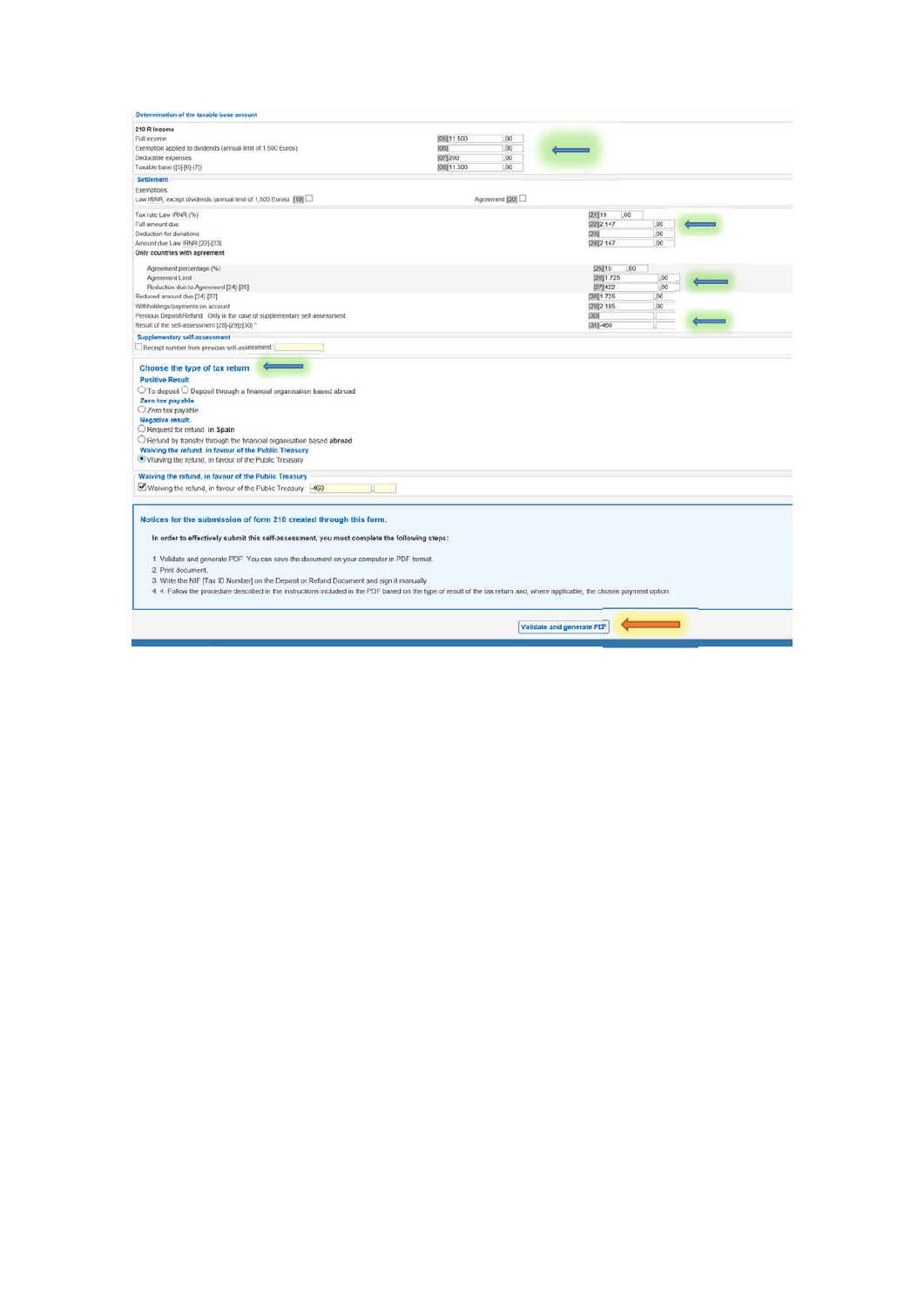

#### Número de justificante: 2508543998186

## **INSTRUCTIONS FOR SUBMITTING YOUR TAX RETURN AND DOCUMENTATION WHICH SHOULD ACCOMPANY IT**

The self-assessment form 210 on paper which you have just obtained consists of the following documents:

- Instructions for submitting your tax return and the documentation which should accompany it.
	- Self-assessment form 210, consisting of the following copies (marked with an X):
		- **X** Copy for the taxpayer/representative.
		- □ Copy for the jointly responsible party/withholder.
- Payment or refund document, consisting of the following copies (marked with an X):
	- **Q** Copy for the taxpayer/representative.
	- **W** Copy for the collaborating institution/administration.
	- □ Copy for the jointly responsible party/withholder.

In all these documents the Receipt Number

which is used to identify the self-assessment, is shown at the top right of the page. The information printed in these documents will have priority over any alterations or hand-written corrections they may contain, therefore such corrections will not be taken into account by the tax office.

However, for security reasons, the NIF or fiscal identity number should always be filled by hand on the pages of payment or refund documents before filing the tax return.

## **To file your tax return, you must:**

- 1. Write your NIF (fiscal identity number) on all the copies of the payment and/or refund document and sign them all by hand.
- 2. Obtain the additional documentation which must be added to the self-assessment form, which for this tax return is marked with an X on the following list (if no document is marked, you do not need to submit any additional documentation):
	- □ Certificate of residency issued by the tax authorities in the country of residence.
	- Tax return formulated by the representative of the pensions fund, declaring compliance with legal requirements, using the form in appendix VI of the Approval Order of form 210.
	- □ A certificate issued by the relevant authorities of the member state of origin of the institution, declaring that the institution meets the conditions set forth in Directive 2009/65/EC of the European Parliament and Council of 13 July 2009, co-ordinating the legal, regulatory and administrative rulings on certain Undertakings for Collective Investment in Transferable Securities (UCITS). The relevant authority will be that designated as per article 97 of the above Directive .
	- □ Certificate of tax residence issued by the tax authority of the country of residence, which should expressly declare that the taxpayer is resident in the sense defined by the Agreement.
	- X Certificate of tax residence issued by the tax authority in the country of residence, which should expressly declare that the taxpayer is resident in the sense defined by the Agreement, or the specific form agreed if the applicable Agreement is further developed in an Order establishing its use.
	- □ Certificate of residency issued by the tax authorities in the country of residence, in the case of EU-resident taxpayers, or of the European Economic Area where information exchange is in force, who deduct expenses in accordance with article 24.6 of the Non-Resident Income Tax Act.
	- X Documents confirming receipt of withholdings or deposits on account.
	- □ Receipt accrediting the identification and ownership of the bank account.
	- □ Document accrediting the representation, which must include a clause giving representative powers to receive the refund in his name on behalf of the taxpayer.

#### 2508543998186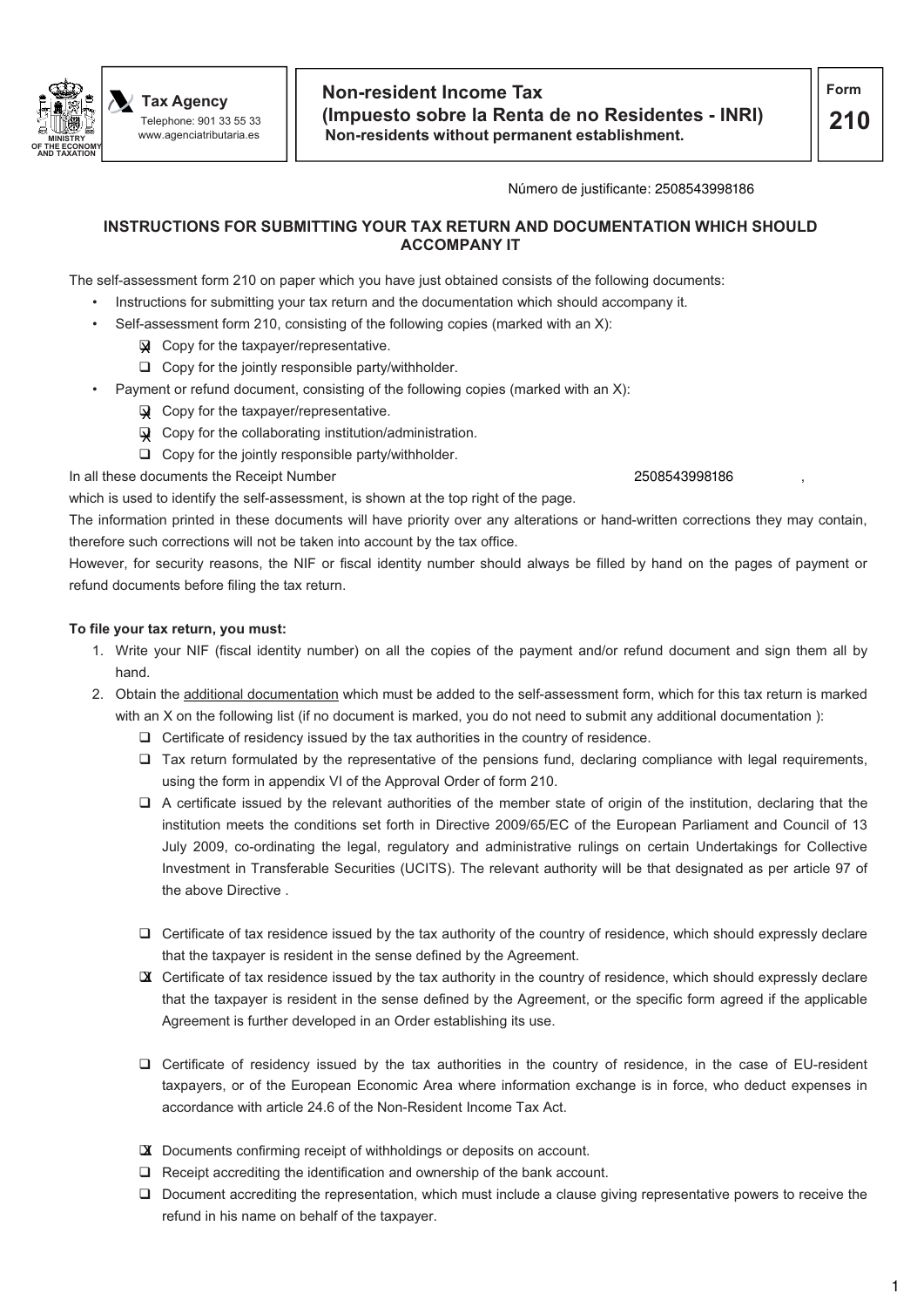

## **Non-resident Income Tax (Impuesto sobre la Renta de no Residentes - INRI) Non-residents without permanent establishment.**

#### Número de justificante: 2508543998186

- 3. Put the "Copy for the collaborating institution/Administration" of the payment or refund document and, if you have to submit additional documentation, also put the additional documentation in an envelope for returning form 210 according to the officially approved format available at AEAT (Tax Agency) local offices. If the documents are sent from a foreign country by registered post, you may also use an ordinary envelope.
	- In both cases, the following information must be included in the envelope:
		- Receipt Number of the self-assessment: 2508543998186
		- NIF (fiscal identity number), surname(s) and first name, business address or trade name of the Person submitting the tax return (if other than the taxpayer):
		- N9052197B COMPANY
		- NIF (fiscal identity number), surname(s) and first name, business address or trade name of the taxpayer: N9052197B COMPANY
		- Result of the self-assessment (to be paid, with request for refund, zero charge, waiver of the refund): Waiving the refund
		- Supplementary self-assessment (in the case of the self-assessment being a supplement to another earlier selfassessment): NO
- 4. Submit the envelope in person or by registered post to the following Tax Agency office:

Agencia Tributaria. Tax Management Department.

Oficina Nacional de Gestión Tributaria. IRNR. Modelo 210

C/Lérida 32-34 (Registro General)

28020 Madrid (España)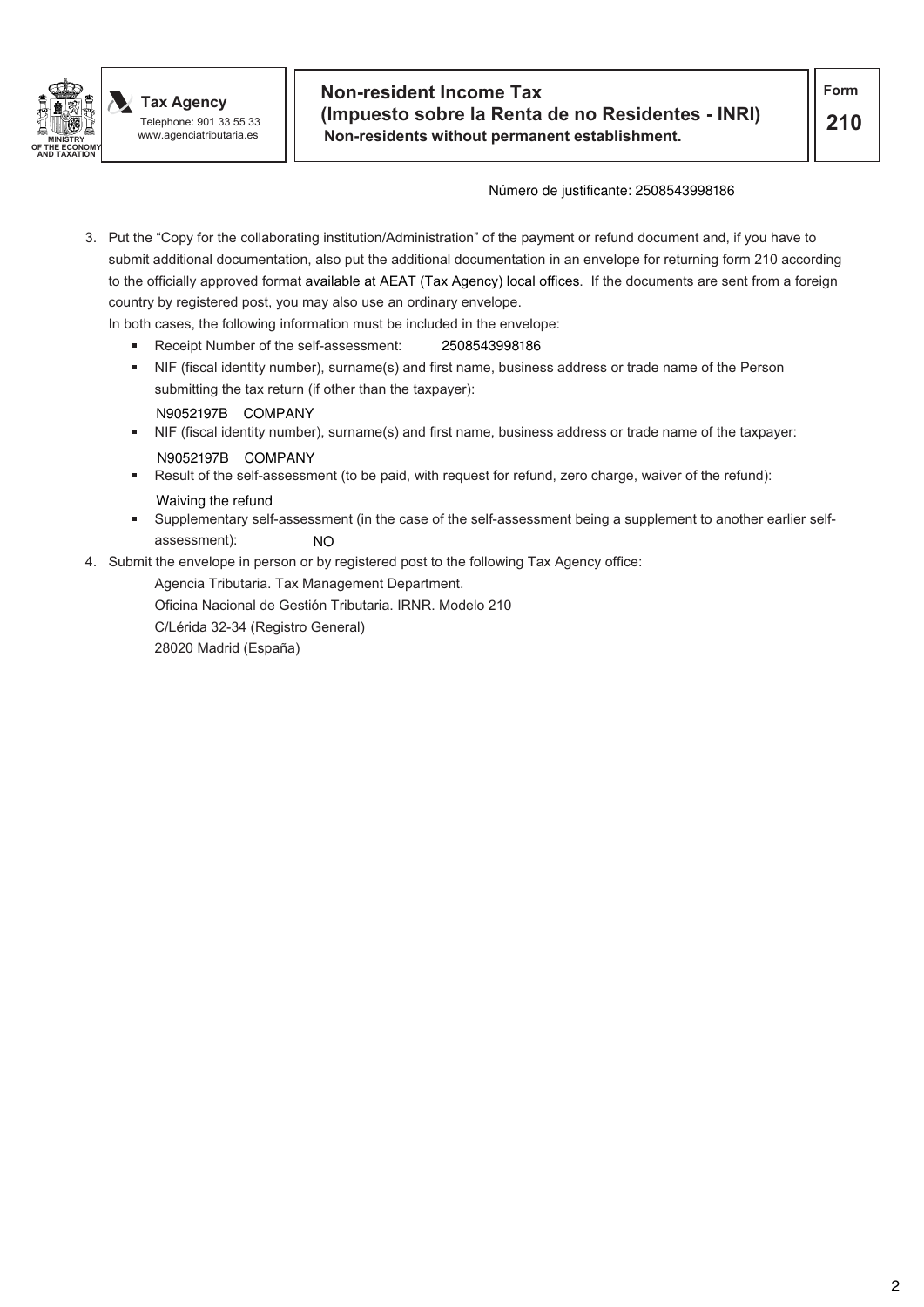| Tax Agency<br>Telephone: 901 33 55 33<br>OF ECONOMY AND<br>www.agenciatributaria.es                                                                                                                                                                                                                                                               | <b>Non-resident Income Tax</b><br><b>Form</b><br>210<br>Non-residents without permanent establishment.                                                                                                                                                                                                                                                                                                          |
|---------------------------------------------------------------------------------------------------------------------------------------------------------------------------------------------------------------------------------------------------------------------------------------------------------------------------------------------------|-----------------------------------------------------------------------------------------------------------------------------------------------------------------------------------------------------------------------------------------------------------------------------------------------------------------------------------------------------------------------------------------------------------------|
| Person performing the self-assessment<br>Tax Identgrots 2 Ngt PB (NIF)<br>Surname(s) and first name or company name<br><b>COMPANY</b>                                                                                                                                                                                                             | Receipt number:<br>2508543998186                                                                                                                                                                                                                                                                                                                                                                                |
| Jointly and severally responsible<br>In your capacity as:<br>Taxpayer's<br>Taxpayer<br>representative<br>Trustee<br>Taxpayer<br>P<br>D<br>S <sub>1</sub> X<br>R                                                                                                                                                                                   | <b>Income earned</b><br><b>Accrual</b><br>Withholder<br>Group:<br>Period/Year<br>(for self-assessment<br>Currency code<br>Income type<br>with refund request only)<br>X<br>Manager<br>0Α<br>2017<br>$\overline{2}$<br>3<br>954<br>04<br>G<br>$\mathbf{I}$<br>Accrual date                                                                                                                                       |
| <b>Taxpayer</b><br>Individual/<br>Legal entity Surname(s) and first name or company name<br>Tax Identification Number (N.I.F.)<br><b>COMPANY</b><br>N9052197B<br>J<br>Tax Identification Number<br>in the country of residence<br>Date of birth<br>City                                                                                           | Place of birth:<br>Tax residence:<br><b>Country Code</b><br><b>Country Code</b><br>1<br>DE                                                                                                                                                                                                                                                                                                                      |
| Address in country of residence<br>(49<br>Place of re <b>BUNDERSTRASSE 13</b><br>Additional residence<br>(50)<br>information<br>$(52)$ E-mail<br>Country <sub>DE</sub><br>(57) Land line tel.<br>(55)<br>(56)<br>Count <sub>GERMANY</sub>                                                                                                         | (51) Town/City<br><b>BERLIN</b><br>Post Code<br>(53)<br>(54) Province/Region/State<br><b>BERLIN</b><br>9999999<br>(ZIP)<br>(58) Mobile tel.<br>$(59)$ Fax no.                                                                                                                                                                                                                                                   |
| Taxpayer's representative or, where applicable, residence in Spanish territory for notification purposes<br>Individual/<br>Legal entity<br>Tax Identification Number (N.I.F.)<br>Surname(s) and first name or company name:<br>Place of residence                                                                                                 | Representative<br>Legal Voluntary                                                                                                                                                                                                                                                                                                                                                                               |
| (31<br>32) Street name<br>Type of Street<br><b>Number</b><br>House<br>Type of<br>(33)<br>34 <sup>°</sup><br>(35)<br>number<br>number<br>.gualifier<br>Additional residence<br>(41)<br>information.<br>(43) Post Code<br>(44) Name of the Municipality<br>(45) Province<br>$(46)$ Land line tel.                                                   | $(36)$ Block<br>(37) Doorway<br>(38)<br>Stairway<br>[39]<br>$(40)$ Door<br>Floor<br>Town/City<br>(42)<br>(if different from the Municipality<br>(47)<br>$(48)$ Fax no.<br>Mobile tel                                                                                                                                                                                                                            |
| <b>Payer/Withholder/Issuer/Property purchaser</b><br>Individual/<br>Legal entity<br>Tax Identification Number (N.I.F.)<br>Surname(s) and first name or company name<br><b>SOCIEDAD SA</b><br>A999999<br>J                                                                                                                                         |                                                                                                                                                                                                                                                                                                                                                                                                                 |
| Location of the property (only for income types 01, 02, 28, 33 y 34)<br>(32) Street name<br>(31) Type of Street<br>$\overline{33}$ Type of<br>$\frac{1}{34}$ House<br>35 Number<br>number<br>Additional residence<br>number.<br>(41)<br>information<br>(44) Name of the Municipality<br>(43) Post Code<br>(45) Province                           | $(36)$ Block<br>$\frac{(37)}{200}$ Doorway<br>38) Stairway<br>$(39)$ Floor<br>Town/City<br>(if different from the Municipality).<br>(60) Property Register Reference                                                                                                                                                                                                                                            |
| <b>Calculation of the taxable base amount</b><br>210 I Income from assessed real estate<br>4                                                                                                                                                                                                                                                      | 210 H Income from the transfer of real estate<br>C [Both spouses]/O [All other cases] Ownership share (%): Taxpayer<br>Spouse<br><b>Spouse</b><br>Tax Identification Number (N.I.F.)<br>Surname(s) and first name                                                                                                                                                                                               |
| 210 R Income<br>5<br>11.500,00<br>Exemption applied to dividends 6<br>(annual limit of 1,500 Euros)<br>$\overline{7}$<br>200,00<br>8<br>11.300,00                                                                                                                                                                                                 | Purchase<br>Improvement or 2nd purchase<br>$\mathsf{Q}$<br>13<br>10<br>14<br><sup>11</sup><br>15<br><sup>12</sup><br>16<br>17                                                                                                                                                                                                                                                                                   |
| 210 G Capital gains (except real estate)<br>18                                                                                                                                                                                                                                                                                                    | Purchase date<br>Date of improvement or 2nd purchase<br>Receipt number from form 211                                                                                                                                                                                                                                                                                                                            |
| • Payment<br>Type of tax rate, IRNR Law (%) 21<br>Exemptions:<br>* IRNR Law [Non-Resident Income Tax Law],<br>Full amount payable<br>except dividends (annual limit of 1,500 Euros)<br>Deductions for donations<br>19<br>IRNR Law Amount Payable (22) - (23)  24<br>* Agreement<br>25<br>Agreement Percentage (%)<br>20<br> 26<br>Agreement Limit | 19,00<br>27<br>422,00<br>Reduction due to Agreement (24) - (26)<br>122<br>2.147,00<br>1.725,00<br>28<br>Reduced amount payable (24) - (27)<br>23<br>29<br>Withholdings/Account deposits<br>2.185,00<br>2.147,00<br>30<br>Previous payment/refund (*)<br>15,00<br>31<br>$-460,00$<br>Result of the self-assessment $(28) - (29) \pm (30)$ .<br>1.725,00<br>(1) In the case of supplementary self-assessment only |
| Date and signature<br>Date<br>Signature:<br>Signature:<br>Signed: Mr/Ms<br>Signed: Mr/Ms                                                                                                                                                                                                                                                          | <b>Supplementary self-assessment</b><br>Receipt number from previous self-assessment                                                                                                                                                                                                                                                                                                                            |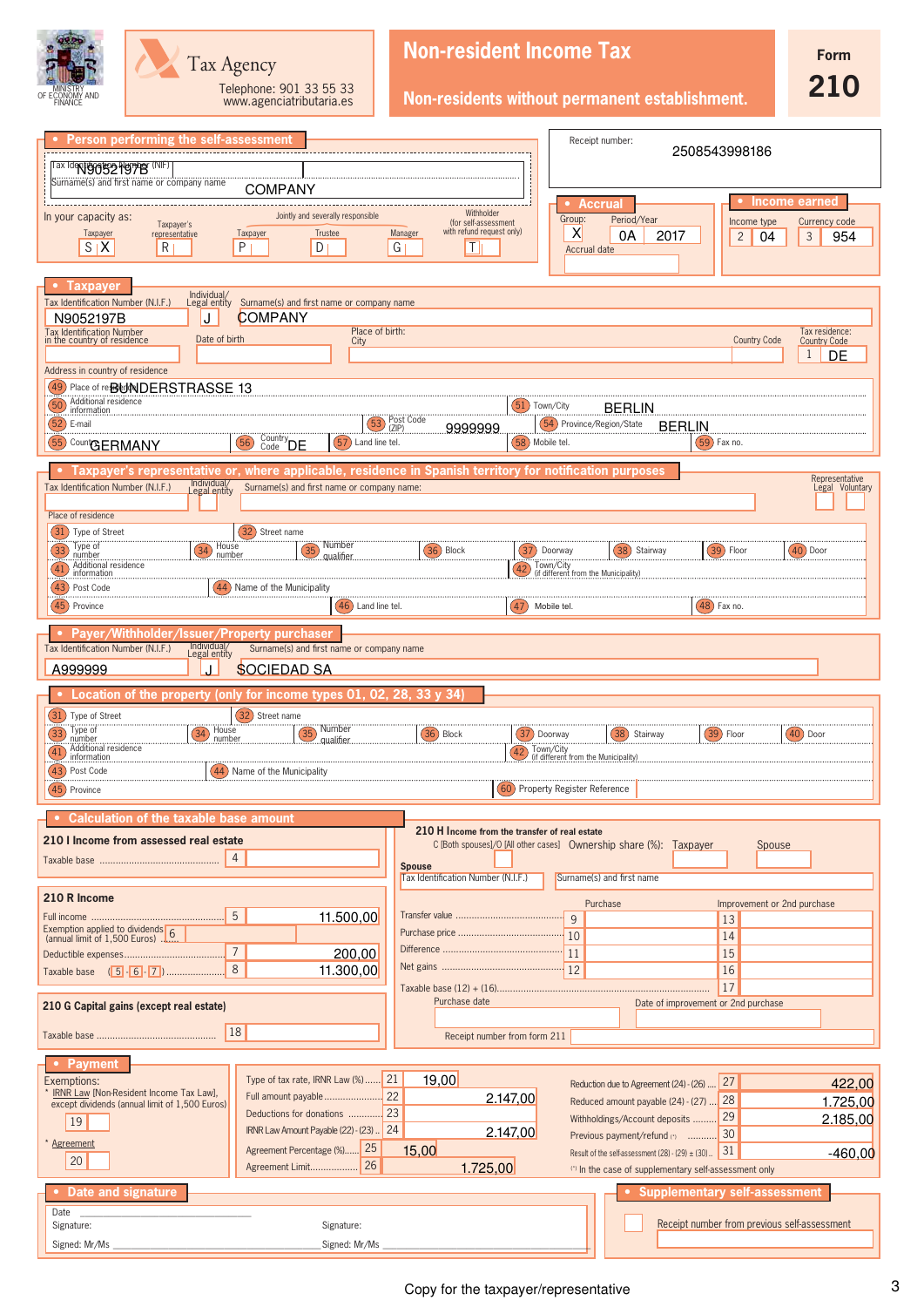|                                                                   |                 | Tax Agency<br>Telephone: 901 33 55 33<br>www.agenciatributaria.es<br>omy and                                                                                                                                             |                        |               | <b>Non-resident Income Tax</b><br>Non-residents without permanent establishment.<br>PAYMENT OR REFUND DOCUMENT.                  | <b>Form</b><br>210       |
|-------------------------------------------------------------------|-----------------|--------------------------------------------------------------------------------------------------------------------------------------------------------------------------------------------------------------------------|------------------------|---------------|----------------------------------------------------------------------------------------------------------------------------------|--------------------------|
|                                                                   |                 | Person performing the self-assessment<br>Tax Identification Number (NIF)<br>Surname(s) and first name or company name<br><b>COMPANY</b>                                                                                  |                        |               | 2508543998186<br>Receipt number:<br><b>Accrual</b><br>Group:<br>Period/Year<br><b>Accrual date</b><br>$\mathsf{X}$<br>0A<br>2017 |                          |
|                                                                   |                 | <b>Result of the self-assessment</b><br>Result of the self-assessment                                                                                                                                                    |                        |               | 31<br>$-460,00$                                                                                                                  |                          |
|                                                                   |                 | <b>Payment</b><br>Amount (box [31]):<br>$\mathbf{I}$                                                                                                                                                                     |                        |               |                                                                                                                                  |                          |
| Through a collabo-<br>rating organisation<br>located in Spain     |                 | Payment made to the Public Treasury. Restricted account of collaboration in the Tax Agency's self-assessment tax collection.<br>Form of payment:<br>Collaborating organisation ES<br>In cash<br>account debit            |                        |               | Bank account number in Spain (IBAN)<br>Customer Account Code                                                                     |                          |
|                                                                   |                 | Transfer to the Public Treasury to Spanish Bank Account No.:<br>Details of the foreign bank:<br>Account holder or instructing party:<br>Tax Identification Number (N.I.F.)<br>Surname(s) and first name or company name: |                        |               | ES8790000001200270002107                                                                                                         |                          |
| Through a financial institution based abroad                      | European Union  |                                                                                                                                                                                                                          | Account number (IBAN)  |               | SWIFT-BIC                                                                                                                        |                          |
|                                                                   | Other countries | SWIFT-BIC<br>Número de cuenta/Account no.<br>Banco/Name of the bank<br>Dirección del Banco/Address of the bank                                                                                                           |                        |               |                                                                                                                                  |                          |
|                                                                   |                 | Ciudad/City                                                                                                                                                                                                              |                        | País/Country  |                                                                                                                                  | Código País/Country code |
|                                                                   |                 | Refund<br>D<br>Amount (box [31]):                                                                                                                                                                                        |                        |               | Waiving the refund, in favour of the Public Treasury                                                                             | $\mathsf{X}$             |
| Through a bank trans-<br>fer to a bank account<br>opened in Spain |                 | Account holder:<br>Tax Identification Number (N.I.F.)<br>Surname(s) and first name or company name                                                                                                                       | E S                    |               | Bank account number in Spain (IBAN)<br>Customer Account Code                                                                     |                          |
|                                                                   |                 | Through a financial institution based abroad:<br>Account holder:<br>Tax Identification Number (N.I.F.)<br>Surname(s) and first name or company name:                                                                     |                        |               |                                                                                                                                  |                          |
| Through a bank transfer to an account opened abroad               | European Union  |                                                                                                                                                                                                                          | Account number (IBAN): |               | SWIFT-BIC                                                                                                                        |                          |
|                                                                   | Other countries | SWIFT-BIC<br>Número de cuenta/Account no.<br>Banco/Name of the bank                                                                                                                                                      |                        |               |                                                                                                                                  |                          |
|                                                                   |                 | Dirección del Banco/Address of the bank<br>Ciudad/City                                                                                                                                                                   |                        | País/Country  |                                                                                                                                  | Código País/Country code |
|                                                                   |                 | No payment or refund due<br>If the self-assessment results in a ZERO TAX PAYABLE, put an X in this box.                                                                                                                  |                        |               | ZERO TAX PAYABLE                                                                                                                 |                          |
|                                                                   | Date            | Date and signature<br>Signature:                                                                                                                                                                                         |                        | Signature:    |                                                                                                                                  |                          |
|                                                                   |                 | Signed: Mr/Ms                                                                                                                                                                                                            |                        | Signed: Mr/Ms | and the control of the control of the                                                                                            |                          |